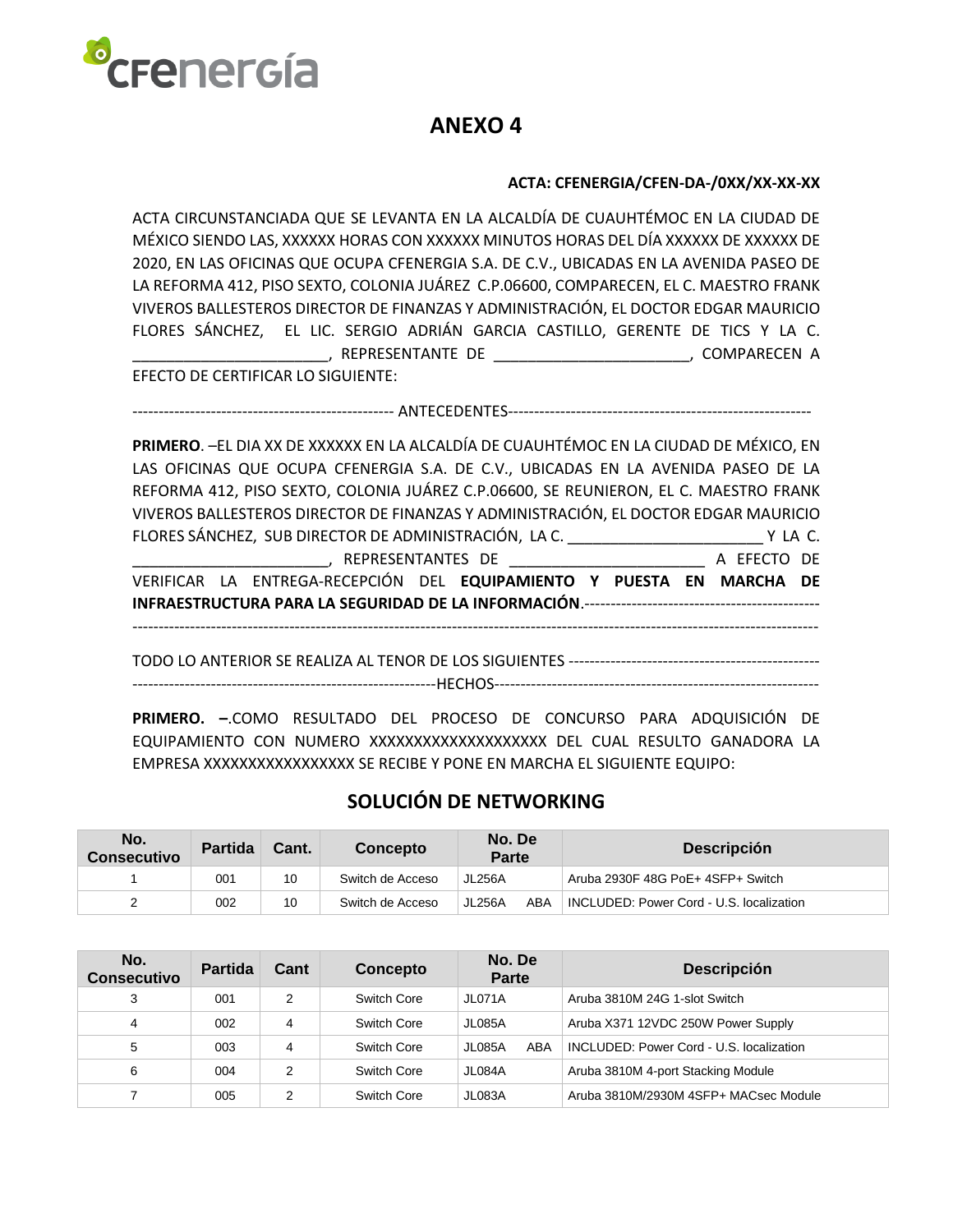|    | 006 |   | Switch Core | JL448A      | Aruba X2C2 RJ45 to DB9 Console Cable                                                         |
|----|-----|---|-------------|-------------|----------------------------------------------------------------------------------------------|
| Q  | 007 | 4 | Switch Core | J9578A      | Aruba 3800/3810M 0.5m Stacking Cable                                                         |
| 10 | 008 | 8 | Switch Core | J9283D      | Aruba 10G SFP+ to SFP+ 3M DAC Cable                                                          |
|    | 009 |   | Switch Core | H7J34A3#XPZ | HPE 3Y Foundation Care 24x7 Service - HPE Aruba<br>3810M 24G 1-slot Switch Supp [for JL071A] |

| No.<br><b>Consecutivo</b> | <b>Partida</b> | Cant | Concepto            | No. De<br><b>Parte</b> | <b>Descripción</b>                                                                               |
|---------------------------|----------------|------|---------------------|------------------------|--------------------------------------------------------------------------------------------------|
| 12                        | 001            | 16   | <b>Access Point</b> | <b>JW186A</b>          | Aruba AP-325 802.11n/ac 4x4:4 MU-MIMO Dual Radio<br>Integrated Antenna AP                        |
| 13                        | 002            | 16   | <b>Access Point</b> | <b>JW047A</b>          | AP-220-MNT-W1W Mount Basic White Kit                                                             |
| 14                        | 003            | 16   | <b>Access Point</b> | JW471AAE               | Aruba LIC-ENT Enterprise (LIC-AP LIC-PEF LIC-RFP and<br>LIC-AW) License Bundle E-LTU             |
| 15                        | 004            | 16   | <b>Access Point</b> | H8A01A3#XC1            | HPE 3Y Foundation Care NBD Exchange - HPE Aruba<br>AP-325 Supp [for JW186A]                      |
| 16                        | 005            | 16   | <b>Access Point</b> | H8A01A3#XS2            | HPE 3Y Foundation Care NBD Exchange - HPE Aruba<br>License Controller Bundle Supp [for JW471AAE] |

| No.<br><b>Consecutivo</b> | <b>Partida</b> | Cant | <b>Concepto</b>              | No. De<br>Parte | <b>Descripción</b>                                                                               |
|---------------------------|----------------|------|------------------------------|-----------------|--------------------------------------------------------------------------------------------------|
| 17                        | 001            |      | Controladora Access<br>Point | <b>JW678A</b>   | Aruba 7010 (RW) 16p 150W PoE+ 10/100/1000BASE-T 1G<br>BASE-X SFP 32 AP and 2K Clients Controller |
| 18                        | 002            |      | Controladora Access<br>Point | H8A01A3#WAV     | HPE 3Y Foundation Care NBD Exchange - HPE Aruba<br>7010 Controller Supp [for JW678A]             |

| No.<br><b>Consecutivo</b> | <b>Partida</b> | Cant | Concepto                                         | No. De<br>Parte | <b>Descripción</b>                                                                         |
|---------------------------|----------------|------|--------------------------------------------------|-----------------|--------------------------------------------------------------------------------------------|
| 19                        | 001            | 29   | Consola<br>Administración<br>Access Point        | JW546AAE        | Aruba LIC-AW Aruba Airwave with RAPIDS and VisualRF 1<br>Device License E-LTU              |
| 20                        | 002            | 29   | Consola<br>Administración<br><b>Access Point</b> | H8A01A3#ZXZ     | HPE 3Y Foundation Care NBD Exchange - HPE Aruba<br>AirWave 1 Dev E-LTU Supp [for JW546AAE] |

### **SOLUCIÓN DE SEGURIDAD**

| No.<br><b>Consecutivo</b> | <b>Partida</b> | Cant | <b>Concepto</b>   | No. De Parte            | <b>Descripción</b>                                                                                              |
|---------------------------|----------------|------|-------------------|-------------------------|-----------------------------------------------------------------------------------------------------------------|
| 21                        | 001            |      | Consola Firewalls | CPAP-NGSM405            | Smart-1 405 Next Generation Security Management<br>Appliance for 5 gateways (SmartEvent & Compliance 1<br>year) |
| 22                        | 002            |      | Consola Firewalls | CPSB-EVS-COMP-5-<br>2Y  | SmartEvent, SmartReporter and Compliance blades for 5<br>gateways (Smart-1 & open server) 2-year subscription   |
| 23                        | 003            |      | Consola Firewalls | CPES-SS-<br>PREMIUM-ADD | Premium Direct Enterprise Support For 3 Years                                                                   |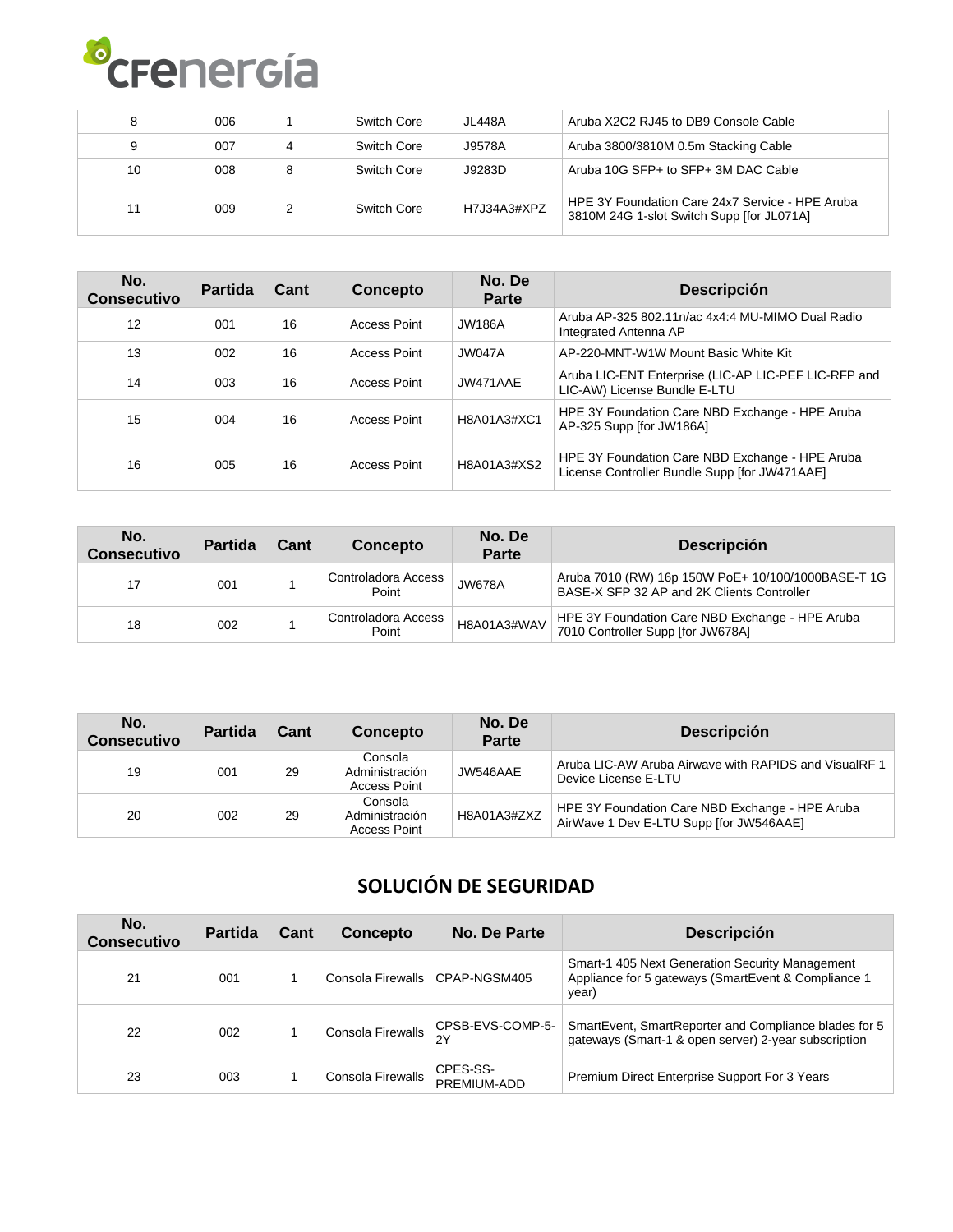| No.<br><b>Consecutivo</b> | <b>Partida</b> | Cant | Concepto         | No. De Parte                 | <b>Descripción</b>                                                                                            |
|---------------------------|----------------|------|------------------|------------------------------|---------------------------------------------------------------------------------------------------------------|
| 24                        | 001            |      | Firewalls        | CPAP-SG5600-<br><b>NGTX</b>  | 5600 Next Generation Threat Prevention & SandBlast<br>(NGTX) Appliance                                        |
| 25                        | 002            |      | Firewalls        | CPSB-MOB-50                  | Mobile Access Blade for 50 concurrent connections                                                             |
| 26                        | 002            |      | Firewalls        | CPAP-SG5600-<br>NGTX-HA      | 5600 Next Generation Threat Prevention & SandBlast<br>(NGTX) Appliance for High Availability                  |
| 27                        | 003            |      | <b>Firewalls</b> | CPSB-MOB-50-HA               | Mobile Access Blade for 50 concurrent connections-HA                                                          |
| 28                        | 003            |      | Firewalls        | CPSB-NGTX-5600-<br>2Y        | Next Generation Threat Prevention & SandBlast (NGTX)<br>Package subscription for 2 year for 5600 Appliance    |
| 29                        | 004            |      | Firewalls        | CPSB-NGTX-5600-<br>2Y-HA     | Next Generation Threat Prevention & SandBlast (NGTX)<br>Package subscription for 2 year for 5600 Appliance HA |
| 30                        | 005            | 2    | Firewalls        | CPAC-RAM8GB-<br>5000-INSTALL | Memory Upgrade Kit from 8GB to 16GB for 5000 series<br>appliances                                             |
| 31                        | 006            |      | Firewalls        | CPES-SS-<br>PREMIUM-ADD      | Premium Direct Enterprise Support For 3 Years                                                                 |

### **SOLUCIÓN DE VIRTUALIZACION DE SERVIDORES**

| No.<br><b>Consecutivo</b> | <b>Partida</b> | Cant           | Concepto                          | <b>No. De Parte</b> | <b>Descripción</b>                                                                       |
|---------------------------|----------------|----------------|-----------------------------------|---------------------|------------------------------------------------------------------------------------------|
| 32                        | 001            | 4              | Servidores para<br>Virtualización | 868703-B21          | HPE ProLiant DL380 Gen10 8SFF Configure-to-order<br>Server                               |
| 33                        | 002            | $\overline{4}$ | Servidores para<br>Virtualización | 868703-B21 ABA      | HPE DL380 Gen10 8SFF CTO Server                                                          |
| 34                        | 003            | $\overline{4}$ | Servidores para<br>Virtualización | 826852-L21          | HPE DL380 Gen10 Intel Xeon-Silver 4116 (2.1GHz/12-<br>core/85W) FIO Processor Kit        |
| 35                        | 004            | 4              | Servidores para<br>Virtualización | 826852-B21          | HPE DL380 Gen10 Intel Xeon-Silver 4116 (2.1GHz/12-<br>core/85W) Processor Kit            |
| 36                        | 005            | 4              | Servidores para<br>Virtualización | 826850-B21 0D1      | <b>Factory Integrated</b>                                                                |
| 37                        | 006            | 64             | Servidores para<br>Virtualización | 815100-B21          | HPE 32GB (1x32GB) Dual Rank x4 DDR4-2666 CAS-19-<br>19-19 Registered Smart Memory Kit    |
| 38                        | 007            | 64             | Servidores para<br>Virtualización | 815100-B21 0D1      | <b>Factory Integrated</b>                                                                |
| 39                        | 008            | 8              | Servidores para<br>Virtualización | 872475-B21          | HPE 300GB SAS 12G Enterprise 10K SFF (2.5in) SC 3yr<br>Wty Digitally Signed Firmware HDD |
| 40                        | 009            | 8              | Servidores para<br>Virtualización | 872475-B21 0D1      | <b>Factory Integrated</b>                                                                |
| 41                        | 010            | 4              | Servidores para<br>Virtualización | <b>P9D94A</b>       | HPE StoreFabric SN1100Q 16Gb Dual Port Fibre Channel<br><b>Host Bus Adapter</b>          |
| 42                        | 011            | 4              | Servidores para<br>Virtualización | P9D94A 0D1          | <b>Factory Integrated</b>                                                                |
| 43                        | 012            | 4              | Servidores para<br>Virtualización | P01366-B21          | HPE 96W Smart Storage Battery (up to 20 Devices) with<br>145mm Cable Kit                 |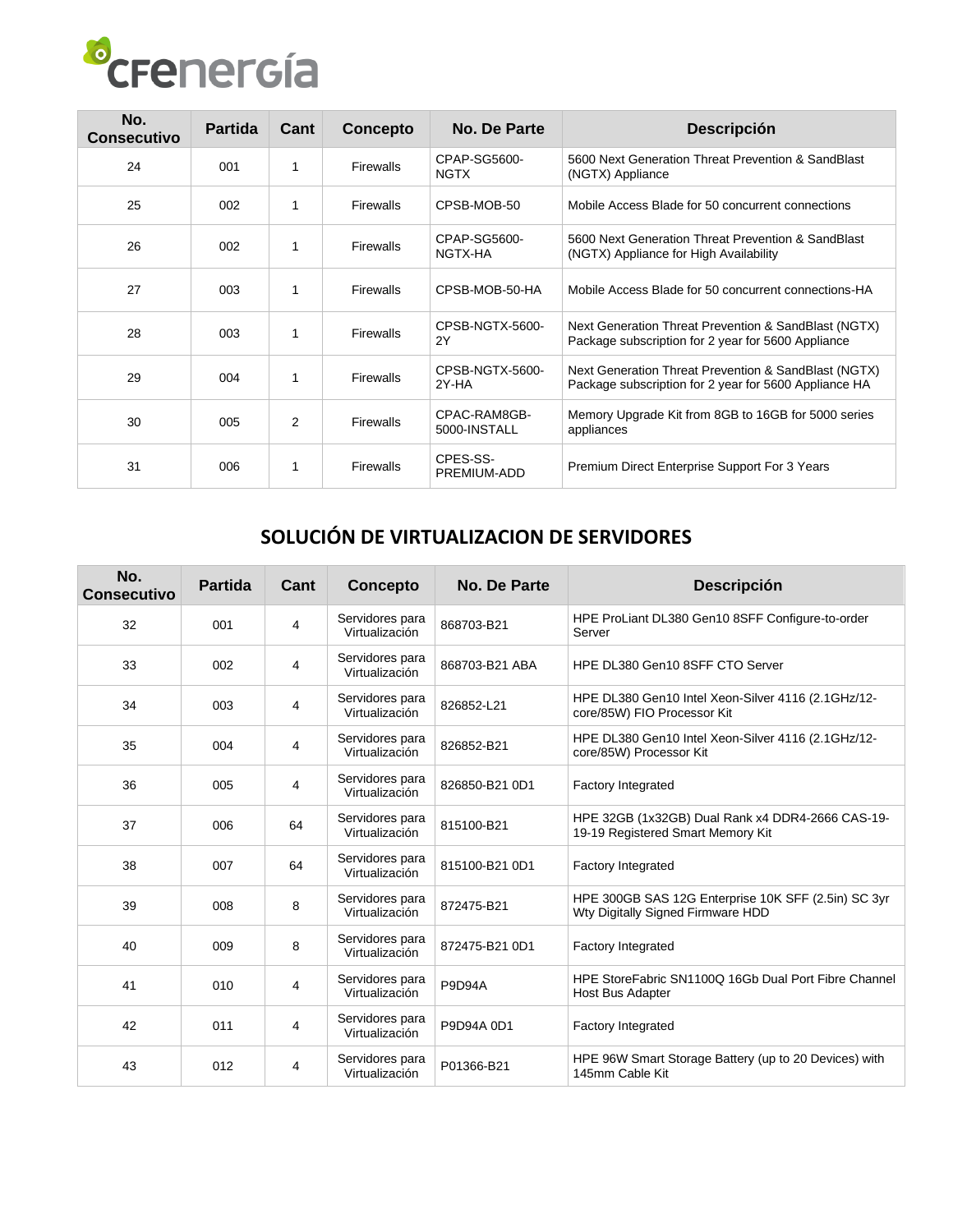| 44 | 013 | 4              | Servidores para<br>Virtualización | P01366-B21 0D1    | <b>Factory Integrated</b>                                                                   |
|----|-----|----------------|-----------------------------------|-------------------|---------------------------------------------------------------------------------------------|
| 45 | 014 | 4              | Servidores para<br>Virtualización | 804331-B21        | HPE Smart Array P408i-a SR Gen10 (8 Internal<br>Lanes/2GB Cache) 12G SAS Modular Controller |
| 46 | 015 | $\overline{4}$ | Servidores para<br>Virtualización | 804331-B21 0D1    | Factory Integrated                                                                          |
| 47 | 016 | 4              | Servidores para<br>Virtualización | 727054-B21        | HPE Ethernet 10Gb 2-port 562FLR-SFP+ Adapter                                                |
| 48 | 017 | 4              | Servidores para<br>Virtualización | 727054-B21 0D1    | Factory Integrated                                                                          |
| 49 | 018 | 8              | Servidores para<br>Virtualización | 865414-B21        | HPE 800W Flex Slot Platinum Hot Plug Low Halogen<br>Power Supply Kit                        |
| 50 | 019 | 8              | Servidores para<br>Virtualización | 865414-B21 0D1    | Factory Integrated                                                                          |
| 51 | 020 | 8              | Servidores para<br>Virtualización | <b>AF573A</b>     | HPE C13 - C14 WW 250V 10Amp Flint Gray 2.0m Jumper<br>Cord                                  |
| 52 | 021 | 8              | Servidores para<br>Virtualización | AF573A 0D1        | Factory Integrated                                                                          |
| 53 | 022 | 4              | Servidores para<br>Virtualización | <b>BD505A</b>     | HPE iLO Advanced 1-server License with 3yr Support on<br><b>iLO Licensed Features</b>       |
| 54 | 023 | 4              | Servidores para<br>Virtualización | <b>BD505A 0D1</b> | Factory Integrated                                                                          |
| 55 | 024 | 4              | Servidores para<br>Virtualización | P11062-B21        | Microsoft Windows Server 2019 Datacenter Edition 16<br>Core with Reassignment Rights (ROK)  |
| 56 | 025 | 4              | Servidores para<br>Virtualización | P11067-DN1        | Microsoft Windows Server 2019 (16-Core) Datacenter<br>Additional License en/fr/es/xc SW     |
| 57 | 026 | 4              | Servidores para<br>Virtualización | P11064-DN1 0D1    | Factory Integrated                                                                          |
| 58 | 027 | 4              | Servidores para<br>Virtualización | 867809-B21        | HPE Gen10 2U Bezel Kit                                                                      |
| 59 | 028 | 4              | Servidores para<br>Virtualización | 867809-B21 0D1    | <b>Factory Integrated</b>                                                                   |
| 60 | 029 | 4              | Servidores para<br>Virtualización | 875519-B21        | <b>HPE Bezel Lock Kit</b>                                                                   |
| 61 | 030 | 4              | Servidores para<br>Virtualización | 875519-B21 0D1    | <b>Factory Integrated</b>                                                                   |
| 62 | 031 | 4              | Servidores para<br>Virtualización | 733660-B21        | HPE 2U Small Form Factor Easy Install Rail Kit                                              |
| 63 | 032 | 4              | Servidores para<br>Virtualización | 733660-B21 0D1    | Factory Integrated                                                                          |
| 64 | 033 | 8              | Servidores para<br>Virtualización | BD711AAE          | VMware vSphere Standard 1 Processor 3yr E-LTU                                               |
| 65 | 034 | $\mathbf{1}$   | Servidores para<br>Virtualización | P9U41AAE          | VMware vCenter Server Standard for vSphere 3yr E-LTU                                        |
|    |     |                |                                   |                   | <b>Servicios y Soportes</b>                                                                 |
| 66 | 035 | 4              | Servidores para<br>Virtualización | H1K92A3           | HPE 3Y Proactive Care 24x7 SVC                                                              |
| 67 | 036 | 8              | Servidores para<br>Virtualización | H1K92A3 R5E       | HPE VMw vSph Std 3yr Support                                                                |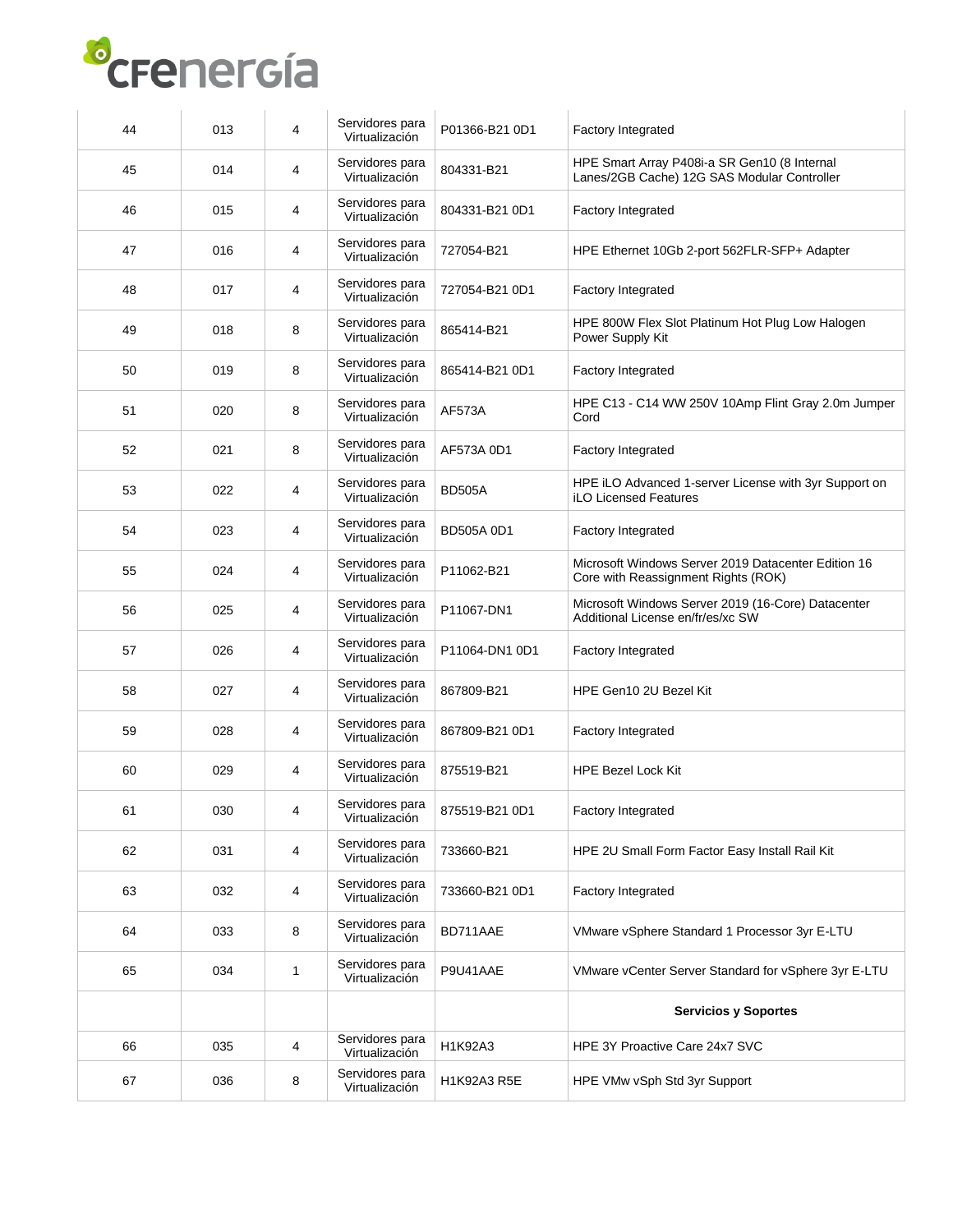

| 68 | 037 | Servidores para<br>Virtualización | H1K92A3 R61 | HPE VMw vCntr Srv Std 3yr SW Support |
|----|-----|-----------------------------------|-------------|--------------------------------------|
| 69 | 038 | Servidores para<br>Virtualización | H1K92A3 R2M | HPE ILO Advanced Non-Blade Support   |
| 70 | 039 | Servidores para<br>Virtualización | H1K92A3 WAH | HPE DL38x Gen10 Support              |

| No.<br><b>Consecutivo</b> | <b>Partida</b> | Cant. | Concepto                       | <b>No. De Parte</b>   | <b>Descripción</b>                                                                |
|---------------------------|----------------|-------|--------------------------------|-----------------------|-----------------------------------------------------------------------------------|
| 71                        | 001            | 1     | Almacenamiento<br>centralizado | <b>K2Q37B</b>         | HPE 3PAR 8200 2N+SW Storage Cent Base                                             |
| 72                        | 002            | 1     | Almacenamiento<br>centralizado | E7Y71A                | HPE 3PAR StoreServ 8000 SFF(2.5in) Field Integrated<br><b>SAS Drive Enclosure</b> |
| 73                        | 003            | 24    | Almacenamiento<br>centralizado | <b>K2P89B</b>         | HPE 3PAR 8000 1.92TB+SW SFF SSD                                                   |
| 74                        | 004            | 24    | Almacenamiento<br>centralizado | <b>K2P89B</b><br>0D1  | Factory Integrated                                                                |
| 75                        | 005            | 12    | Almacenamiento<br>centralizado | K2P94B                | HPE 3PAR 8000 1.8TB+SW 10K SFF HDD                                                |
| 76                        | 006            | 12    | Almacenamiento<br>centralizado | K2P94B<br>0D1         | Factory Integrated                                                                |
| 77                        | 007            | 1     | Almacenamiento<br>centralizado | L7F20AAE              | HPE 3PAR All-in S-sys SW Current E-Media                                          |
| 78                        | 008            | 12    | Almacenamiento<br>centralizado | H0JD6A1               | HPE Storage SSD Extended Replacement SVC                                          |
|                           |                |       |                                |                       | <b>Servicios y Soportes</b>                                                       |
| 79                        | 009            | 1     | Almacenamiento<br>centralizado | H1K92A3               | HPE 3Y Proactive Care 24x7 SVC                                                    |
| 80                        | 010            | 1     | Almacenamiento<br>centralizado | H1K92A3<br>W3G        | HPE 3PAR 8200 2N+SW Storage Base Support                                          |
| 81                        | 011            | 1     | Almacenamiento<br>centralizado | H1K92A3<br><b>WSF</b> | <b>HPE Internal Entitlement Support</b>                                           |
| 82                        | 012            | 24    | Almacenamiento<br>centralizado | H1K92A3<br>X84        | HPE 3PAR 8000 1.8TB+SW 10K SFF HDD Supp                                           |
| 83                        | 013            | 12    | Almacenamiento<br>centralizado | H1K92A3<br>X8J        | HPE 3PAR 8000 1.92TB+SW SFF SSD Supp                                              |
| 84                        | 014            | 1     | Almacenamiento<br>centralizado | YTJ<br>H1K92A3        | HPE 3PAR 8000 Drive Encl Support                                                  |
| 85                        | 015            | 1     | Almacenamiento<br>centralizado | <b>HA114A1</b>        | HPE Installation and Startup SVC                                                  |
| 86                        | 016            | 1     | Almacenamiento<br>centralizado | <b>HA114A1</b><br>5XZ | HPE Startup 3PAR 8000 Fld Int Dr Enc SVC                                          |
| 87                        | 017            | 1     | Almacenamiento<br>centralizado | 5XN<br><b>HA114A1</b> | HPE Startup 3PAR 8200 2N StorCnt Bas SVC                                          |
| 88                        | 018            | 1     | Almacenamiento<br>centralizado | HA124A1               | HPE Technical Installation Startup SVC                                            |
| 89                        | 019            | 1     | Almacenamiento<br>centralizado | 56W<br><b>HA124A1</b> | HPE Startup 3PAR 8K All Inc Sngl Sys SVC                                          |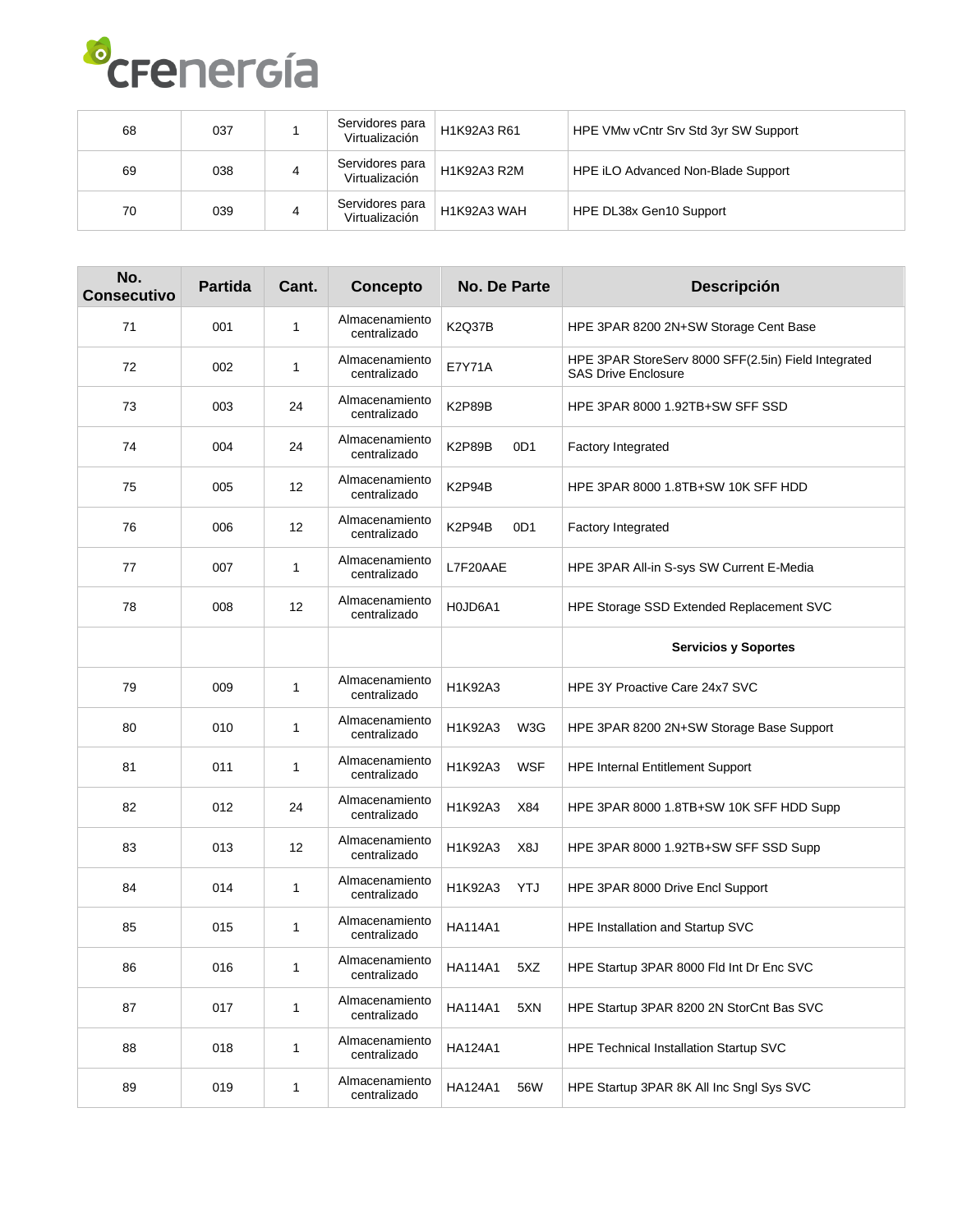| No.<br><b>Consecutivo</b> | <b>Partida</b> | Cant           | Concepto                             | No. De Parte              | <b>Descripción</b>                                              |
|---------------------------|----------------|----------------|--------------------------------------|---------------------------|-----------------------------------------------------------------|
| 90                        | 001            | $\overline{2}$ | Switches de Red de<br>Almacenamiento | QW937B                    | HPE SN3000B 16Gb 24-port/12-port Active Fibre Channel<br>Switch |
| 91                        | 002            | $\overline{2}$ | Switches de Red de<br>Almacenamiento | QW937B<br>05Y             | 2.4m Jumper (IEC320 C13/C14 M/F CEE 22)                         |
| 92                        | 003            | 24             | Switches de Red de<br>Almacenamiento | <b>QK724A</b>             | HPE B-series 16Gb SFP+ Short Wave Transceiver                   |
| 93                        | 004            | 24             | Switches de Red de<br>Almacenamiento | QK724A<br>0D <sub>1</sub> | <b>Factory Integrated</b>                                       |
| 94                        | 005            | 24             | Switches de Red de<br>Almacenamiento | <b>QK734A</b>             | HPE Premier Flex LC/LC Multi-mode OM4 2 fiber 5m<br>Cable       |
|                           |                |                |                                      |                           | <b>Soportes</b>                                                 |
| 95                        | 006            |                | Switches de Red de<br>Almacenamiento | H1K92A3                   | HPE 3Y Proactive Care 24x7 SVC                                  |
| 96                        | 007            | $\overline{2}$ | Switches de Red de<br>Almacenamiento | H1K92A3<br><b>ZHE</b>     | HPE SN3000B FC Switch Support                                   |

### **SOLUCIÓN DE PROTECCIÓN DE DATOS Y REPLICACIÓN**

| No.<br><b>Consecutivo</b> | <b>Partida</b> | Cant           | Concepto                   | <b>No. De Parte</b>              | <b>Descripción</b>                                                                        |
|---------------------------|----------------|----------------|----------------------------|----------------------------------|-------------------------------------------------------------------------------------------|
| 97                        | 001            | 1              | Servidor para<br>Respaldos | 868705-B21                       | HPE ProLiant DL380 Gen10 12LFF Configure-to-order<br>Server                               |
| 98                        | 002            | 1              | Servidor para<br>Respaldos | 868705-B21 ABA                   | HPE DL380 Gen10 12LFF CTO Server                                                          |
| 99                        | 003            | 1              | Servidor para<br>Respaldos | 826852-L21                       | HPE DL380 Gen10 Intel Xeon-Silver 4116 (2.1GHz/12-<br>core/85W) FIO Processor Kit         |
| 100                       | 004            | 1              | Servidor para<br>Respaldos | 815100-B21                       | HPE 32GB (1x32GB) Dual Rank x4 DDR4-2666 CAS-19-<br>19-19 Registered Smart Memory Kit     |
| 101                       | 005            | 1              | Servidor para<br>Respaldos | 815100-B21 0D1                   | <b>Factory Integrated</b>                                                                 |
| 102                       | 006            | 10             | Servidor para<br>Respaldos | 872487-B21                       | HPE 4TB SAS 12G Midline 7.2K LFF (3.5in) SC 1yr Wty<br>Digitally Signed Firmware HDD      |
| 103                       | 007            | 10             | Servidor para<br>Respaldos | 872487-B21 0D1                   | <b>Factory Integrated</b>                                                                 |
| 104                       | 008            | $\overline{2}$ | Servidor para<br>Respaldos | P09687-B21                       | HPE 480GB SATA 6G Read Intensive LFF (3.5in) SCC<br>3yr Wty Digitally Signed Firmware SSD |
| 105                       | 009            | $\overline{2}$ | Servidor para<br>Respaldos | P09687-B21 0D1                   | <b>Factory Integrated</b>                                                                 |
| 106                       | 010            | 1              | Servidor para<br>Respaldos | <b>P9D94A</b>                    | HPE StoreFabric SN1100Q 16Gb Dual Port Fibre<br><b>Channel Host Bus Adapter</b>           |
| 107                       | 011            | 1              | Servidor para<br>Respaldos | <b>P9D94A</b><br>0D <sub>1</sub> | <b>Factory Integrated</b>                                                                 |
| 108                       | 012            | 1              | Servidor para<br>Respaldos | P01366-B21                       | HPE 96W Smart Storage Battery (up to 20 Devices) with<br>145mm Cable Kit                  |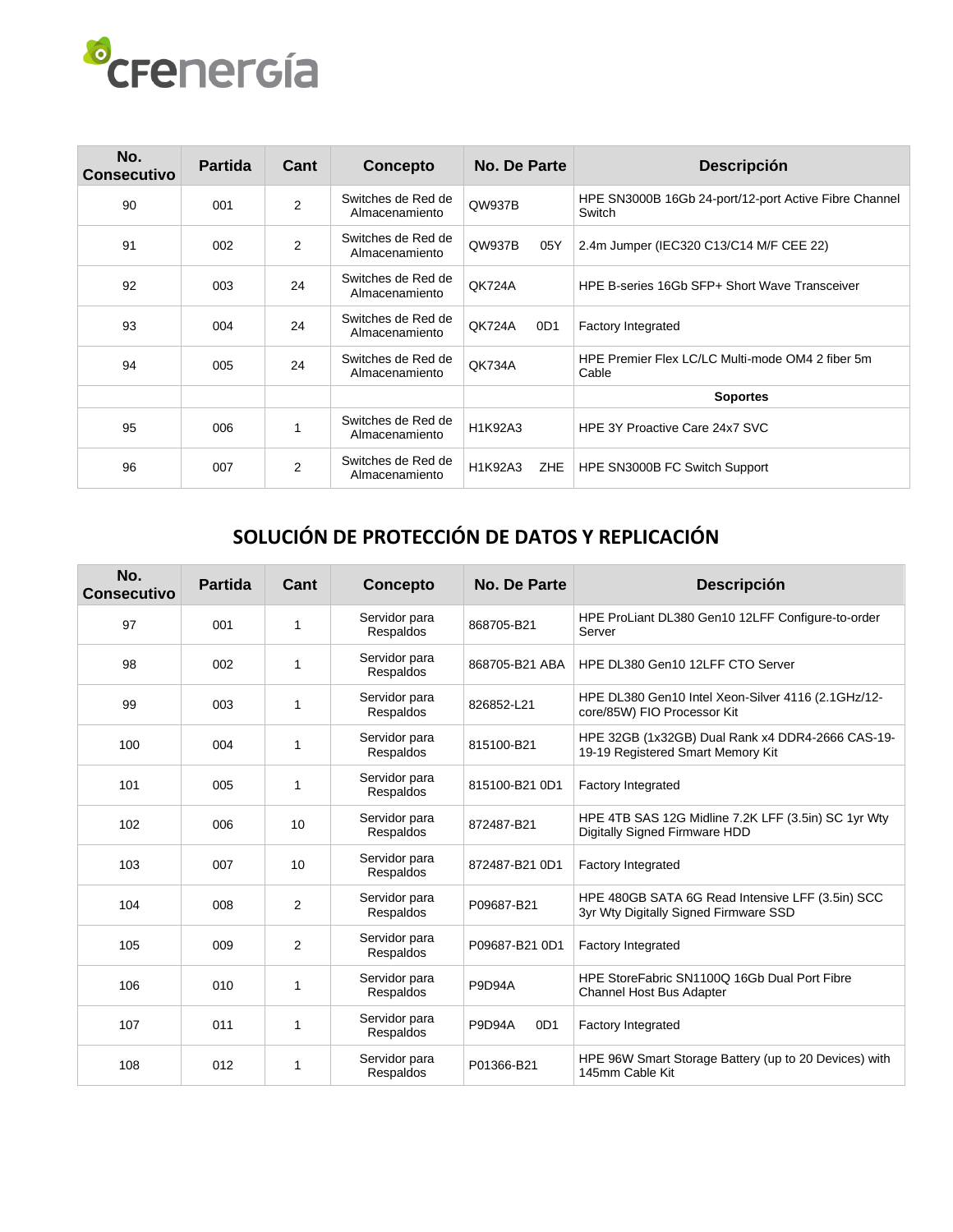# crenercía

| 109 | 013 | 1              | Servidor para<br>Respaldos        | P01366-B21 0D1                   | Factory Integrated                                                                                         |
|-----|-----|----------------|-----------------------------------|----------------------------------|------------------------------------------------------------------------------------------------------------|
| 110 | 014 | 1              | Servidor para<br>Respaldos        | 804338-B21                       | HPE Smart Array P816i-a SR Gen10 (16 Internal<br>Lanes/4GB Cache/SmartCache) 12G SAS Modular<br>Controller |
| 111 | 015 | $\mathbf{1}$   | Servidor para<br>Respaldos        | 804338-B21 0D1                   | Factory Integrated                                                                                         |
| 112 | 016 | 2              | Servidor para<br>Respaldos        | 865414-B21                       | HPE 800W Flex Slot Platinum Hot Plug Low Halogen<br>Power Supply Kit                                       |
| 113 | 017 | 2              | $\overline{7}$                    | 865414-B21 0D1                   | Factory Integrated                                                                                         |
| 114 | 018 | 2              | Servidor para<br>Respaldos        | <b>AF573A</b>                    | HPE C13 - C14 WW 250V 10Amp Flint Gray 2.0m<br>Jumper Cord                                                 |
| 115 | 019 | $\overline{2}$ | Servidor para<br><b>Respaldos</b> | 0D <sub>1</sub><br><b>AF573A</b> | Factory Integrated                                                                                         |
| 116 | 020 | 1              | Servidor para<br>Respaldos        | <b>BD505A</b>                    | HPE iLO Advanced 1-server License with 3yr Support on<br><b>iLO Licensed Features</b>                      |
| 117 | 021 | 1              | Servidor para<br>Respaldos        | <b>BD505A</b><br>0D <sub>1</sub> | Factory Integrated                                                                                         |
| 118 | 022 | 4              | Servidor para<br>Respaldos        | P11060-B21                       | Microsoft Windows Server 2019 (16-Core) Standard FIO<br>Not Pre-installed English SW                       |
| 119 | 023 | 1              | Servidor para<br>Respaldos        | 733662-B21                       | HPE 2U Large Form Factor Easy Install Rail Kit                                                             |
| 120 | 024 | 1              | Servidor para<br><b>Respaldos</b> | 733662-B21 0D1                   | Factory Integrated                                                                                         |
|     |     |                |                                   |                                  | <b>Soportes y Servicios</b>                                                                                |
| 121 | 025 | 1              | Servidor para<br><b>Respaldos</b> | H1K92A3                          | HPE 3Y Proactive Care 24x7 SVC                                                                             |
| 122 | 026 | 1              | Servidor para<br>Respaldos        | H1K92A3<br>R <sub>2</sub> M      | <b>HPE iLO Advanced Non-Blade</b>                                                                          |
| 123 | 027 | 1              | Servidor para<br>Respaldos        | H1K92A3<br><b>WAH</b>            | HPE DL38x Gen10 Support                                                                                    |

| No.<br><b>Consecutivo</b> | <b>Partida</b> | Cant. | <b>Concepto</b>          | No. De Parte | <b>Descripción</b>                                                                  |
|---------------------------|----------------|-------|--------------------------|--------------|-------------------------------------------------------------------------------------|
| 124                       | 001            | 14    | Software de<br>Respaldos | R3S14AAE     | Veeam Backup and Replication Enterprise Plus 1yr<br>Subscription 24x7 Support E-LTU |
| 125                       | 002            | 14    | Software de<br>Respaldos | R0E82AAE     | Veeam Backup and Replication Enterprise Plus Additional<br>2yr 24x7 Support         |

| No.<br><b>Consecutivo</b> | <b>Partida</b> | Cant. | Concepto                              | No. De Parte | <b>Descripción</b>                      |
|---------------------------|----------------|-------|---------------------------------------|--------------|-----------------------------------------|
| 126                       | 001            |       | Unidad de Respaldos<br><b>Externa</b> | Q2R33A       | HPE RDX 4TB External Disk Backup System |
| 127                       | 002            | 4     | Unidad de Respaldos<br>Externa        | Q2048A       | HPE RDX 4TB Removable Disk Cartridge    |
|                           |                |       |                                       |              | <b>Soportes</b>                         |
| 128                       | 003            |       | Unidad de Respaldos<br>Externa        | H1K92A3      | HPE 3Y Proactive Care 24x7 SVC          |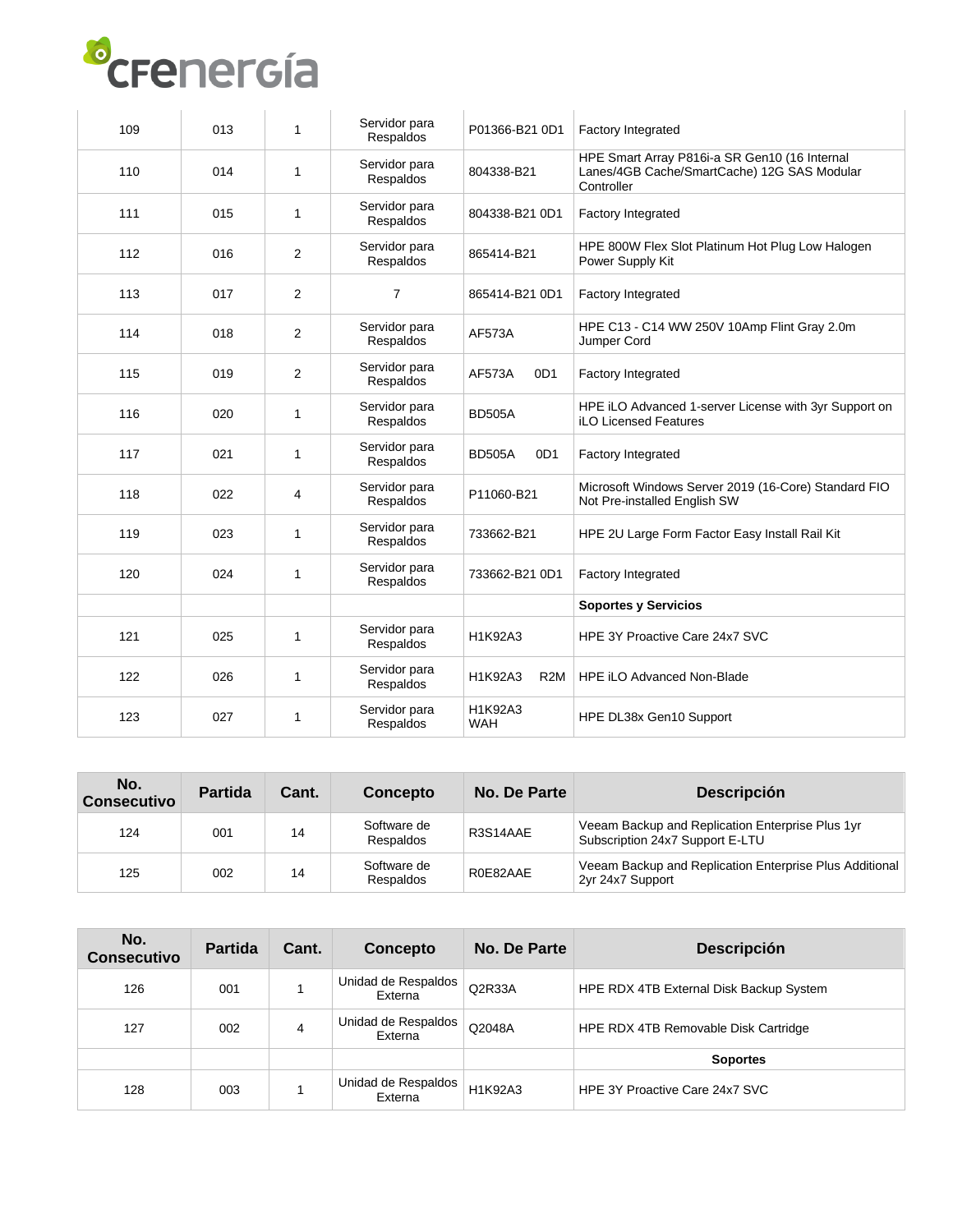

| 129 | 004 |  | Unidad de Respaldos | H1K92A3 9KZ | HPE RDX160 Ext Rem Disk Backup Sys Supp |
|-----|-----|--|---------------------|-------------|-----------------------------------------|
|-----|-----|--|---------------------|-------------|-----------------------------------------|

### **SOLUCIÓN DE VIRTUALIZACIÓN DE ESCRITORIOS**

| No.<br><b>Consecutivo</b> | <b>Partida</b> | Cant | <b>Concepto</b>                                | <b>Descripción</b>                  |
|---------------------------|----------------|------|------------------------------------------------|-------------------------------------|
| 130                       | 001            | 60   | Software para Virtualización de<br>Escritorios | Usuarios Citrix licencia XenDesktop |
| 131                       | 002            | 60   | Software para Virtualización de<br>Escritorios | Licencia de VDA                     |
| 132                       | 003            | 60   | Software para Virtualización de<br>Escritorios | Windows 10 Pro                      |
| 133                       | 004            |      | Software para Virtualización de<br>Escritorios | Certificado                         |
| 134                       | 005            | 2    | Software para Virtualización de<br>Escritorios | Netscaler VPX 200 *Virtual          |

### **DISASTER RECOVERY PLAN**

### **SOLUCIÓN DE NETWORKING**

| No.<br><b>Consecutivo</b> | <b>Partida</b> | Cant | <b>Concepto</b>  | No. De Parte  | <b>Descripción</b>                       |
|---------------------------|----------------|------|------------------|---------------|------------------------------------------|
| 135                       | 001            |      | Switch de Acceso | <b>JL256A</b> | Aruba 2930F 48G PoE+ 4SFP+ Switch        |
| 136                       | 002            |      | Switch de Acceso | ABA<br>JL256A | INCLUDED: Power Cord - U.S. localization |

| No.<br><b>Consecutivo</b> | <b>Partida</b> | Cant.          | Concepto    | No. De Parte         | <b>Descripción</b>                                                                           |
|---------------------------|----------------|----------------|-------------|----------------------|----------------------------------------------------------------------------------------------|
| 137                       | 001            | $\overline{2}$ | Switch Core | JL071A               | Aruba 3810M 24G 1-slot Switch                                                                |
| 138                       | 002            | 4              | Switch Core | JL085A               | Aruba X371 12VDC 250W Power Supply                                                           |
| 139                       | 003            | 4              | Switch Core | <b>JL085A</b><br>ABA | INCLUDED: Power Cord - U.S. localization                                                     |
| 140                       | 004            | 2              | Switch Core | <b>JL084A</b>        | Aruba 3810M 4-port Stacking Module                                                           |
| 141                       | 005            | 2              | Switch Core | JL083A               | Aruba 3810M/2930M 4SFP+ MACsec Module                                                        |
| 142                       | 006            | 2              | Switch Core | <b>JL448A</b>        | Aruba X2C2 RJ45 to DB9 Console Cable                                                         |
| 143                       | 007            | 4              | Switch Core | J9578A               | Aruba 3800/3810M 0.5m Stacking Cable                                                         |
| 144                       | 008            | 4              | Switch Core | J9283D               | Aruba 10G SFP+ to SFP+ 3M DAC Cable                                                          |
| 145                       | 009            | 2              | Switch Core | H7J34A3#XPZ          | HPE 3Y Foundation Care 24x7 Service - HPE Aruba<br>3810M 24G 1-slot Switch Supp [for JL071A] |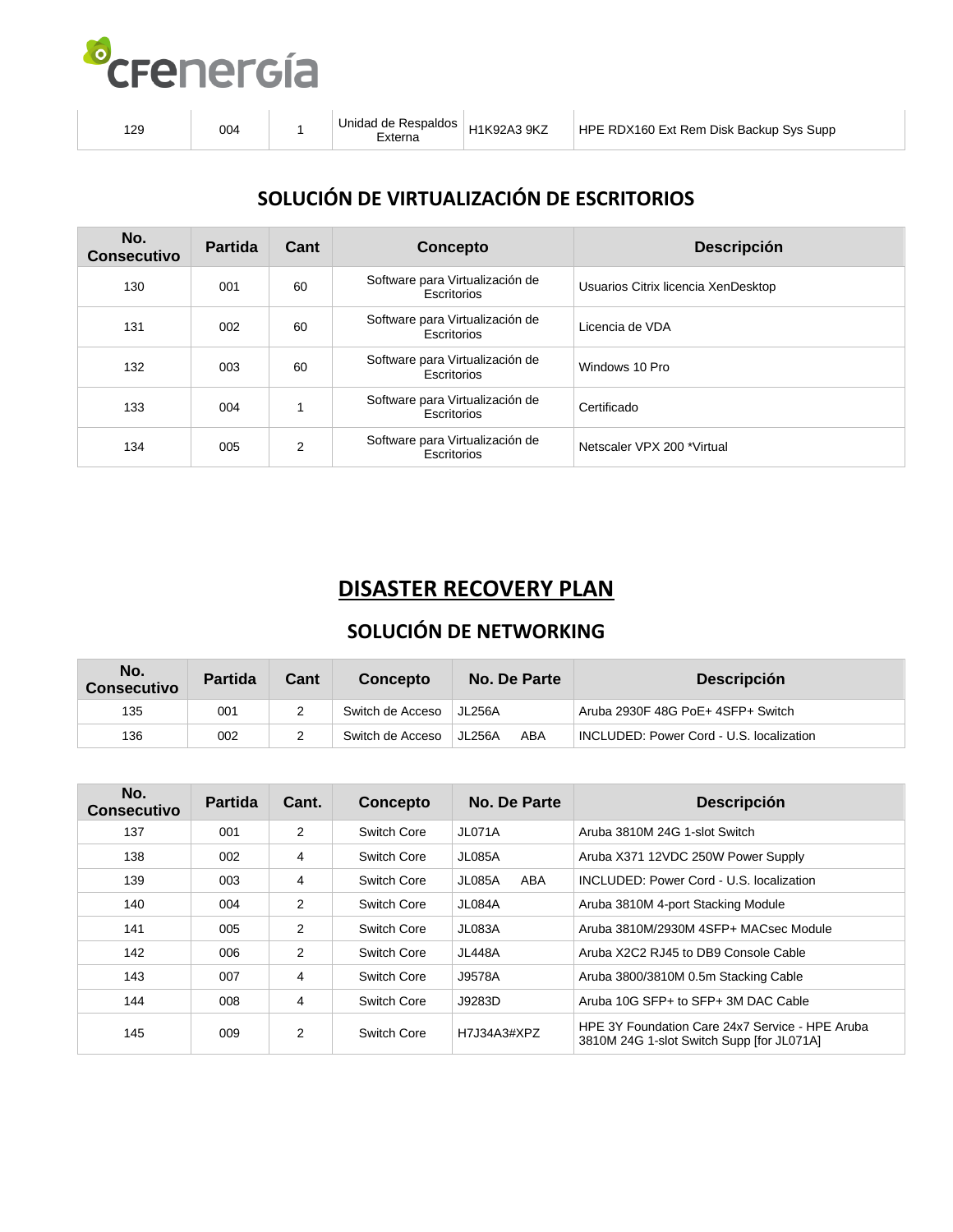

| No.<br><b>Consecutivo</b> | <b>Partida</b> | Cant. | <b>Concepto</b>                        | No. De Parte | <b>Descripción</b>                                                                         |
|---------------------------|----------------|-------|----------------------------------------|--------------|--------------------------------------------------------------------------------------------|
| 146                       | 001            |       | Consola Administración<br>de Red Local | JW546AAE     | Aruba LIC-AW Aruba Airwave with RAPIDS and<br>VisualRF 1 Device License E-LTU              |
| 147                       | 002            |       | Consola Administración<br>de Red Local | H8A01A3#ZXZ  | HPE 3Y Foundation Care NBD Exchange - HPE Aruba<br>AirWave 1 Dev E-LTU Supp [for JW546AAE] |

### **SOLUCIÓN DE SEGURIDAD**

| No.<br><b>Consecutivo</b> | <b>Partida</b> | Cant. | <b>Concepto</b>  | No. De Parte                        | <b>Descripción</b>                                                                                            |
|---------------------------|----------------|-------|------------------|-------------------------------------|---------------------------------------------------------------------------------------------------------------|
| 148                       | 001            |       | <b>Firewalls</b> | CPAP-SG5600-NGTX                    | 5600 Next Generation Threat Prevention &<br>SandBlast (NGTX) Appliance                                        |
| 149                       | 002            |       | <b>Firewalls</b> | CPSB-NGTX-5600-2Y                   | Next Generation Threat Prevention & SandBlast<br>(NGTX) Package subscription for 2 year for 5600<br>Appliance |
| 150                       | 003            |       | <b>Firewalls</b> | CPSB-MOB-50                         | Mobile Access Blade for 50 concurrent<br>connections                                                          |
| 151                       | 004            | 2     | <b>Firewalls</b> | CPAC-RAM8GB-5000-<br><b>INSTALL</b> | Memory Upgrade Kit from 8GB to 16GB for 5000<br>series appliances                                             |
| 152                       | 005            |       | <b>Firewalls</b> | CPES-SS-PREMIUM-<br><b>ADD</b>      | Premium Direct Enterprise Support For 3 Years                                                                 |

### **SOLUCIÓN DE VIRTUALIZACION DE SERVIDORES**

| No.<br><b>Consecutivo</b> | <b>Partida</b> | Cant | Concepto                                        | <b>No. De Parte</b>   | <b>Descripción</b>                                                                   |
|---------------------------|----------------|------|-------------------------------------------------|-----------------------|--------------------------------------------------------------------------------------|
| 153                       | 001            | 4    | Accesorios para<br>Servidores Existentes        | 860689-B21            | HPE DL360 Gen10 Intel Xeon-Gold 6134<br>(3.2GHz/8-core/130W) Processor Kit           |
| 154                       | 002            | 12   | Accesorios para<br>Servidores Existentes        | 815100-B21            | HPE 32GB (1x32GB) Dual Rank x4 DDR4-2666<br>CAS-19-19-19 Registered Smart Memory Kit |
| 155                       | 003            | 3    | Accesorios para<br>Servidores Existentes        | <b>P9D94A</b>         | HPE StoreFabric SN1100Q 16Gb Dual Port Fibre<br>Channel Host Bus Adapter             |
| 156                       | 004            | 3    | Accesorios para<br>Servidores Existentes        | 727054-B21            | HPE Ethernet 10Gb 2-port 562FLR-SFP+<br>Adapter                                      |
|                           |                |      |                                                 |                       | <b>Servicios</b>                                                                     |
| 157                       | 005            |      | Accesorios para<br><b>Servidores Existentes</b> | <b>HA113A1</b>        | <b>HPE Installation SVC</b>                                                          |
| 158                       | 006            | 6    | Accesorios para<br>Servidores Existentes        | <b>HA113A1</b><br>5BW | HPE ProLiant Add on Options Install SVC                                              |

| No.<br><b>Consecutivo</b> | <b>Partida</b> | Cant | <b>Concepto</b>                               | No. De Parte | <b>Descripción</b>                                          |
|---------------------------|----------------|------|-----------------------------------------------|--------------|-------------------------------------------------------------|
| 159                       | 001            |      | Software para<br>Virtualización de Servidores | F6M30AAE     | VMware vSphere Essentials Plus Kit 6 Processor<br>3yr E-LTU |
|                           |                |      |                                               |              | <b>Soportes</b>                                             |
| 160                       | 002            |      | Software para<br>Virtualización de Servidores | H1K92A3      | HPE 3Y Proactive Care 24x7 SVC                              |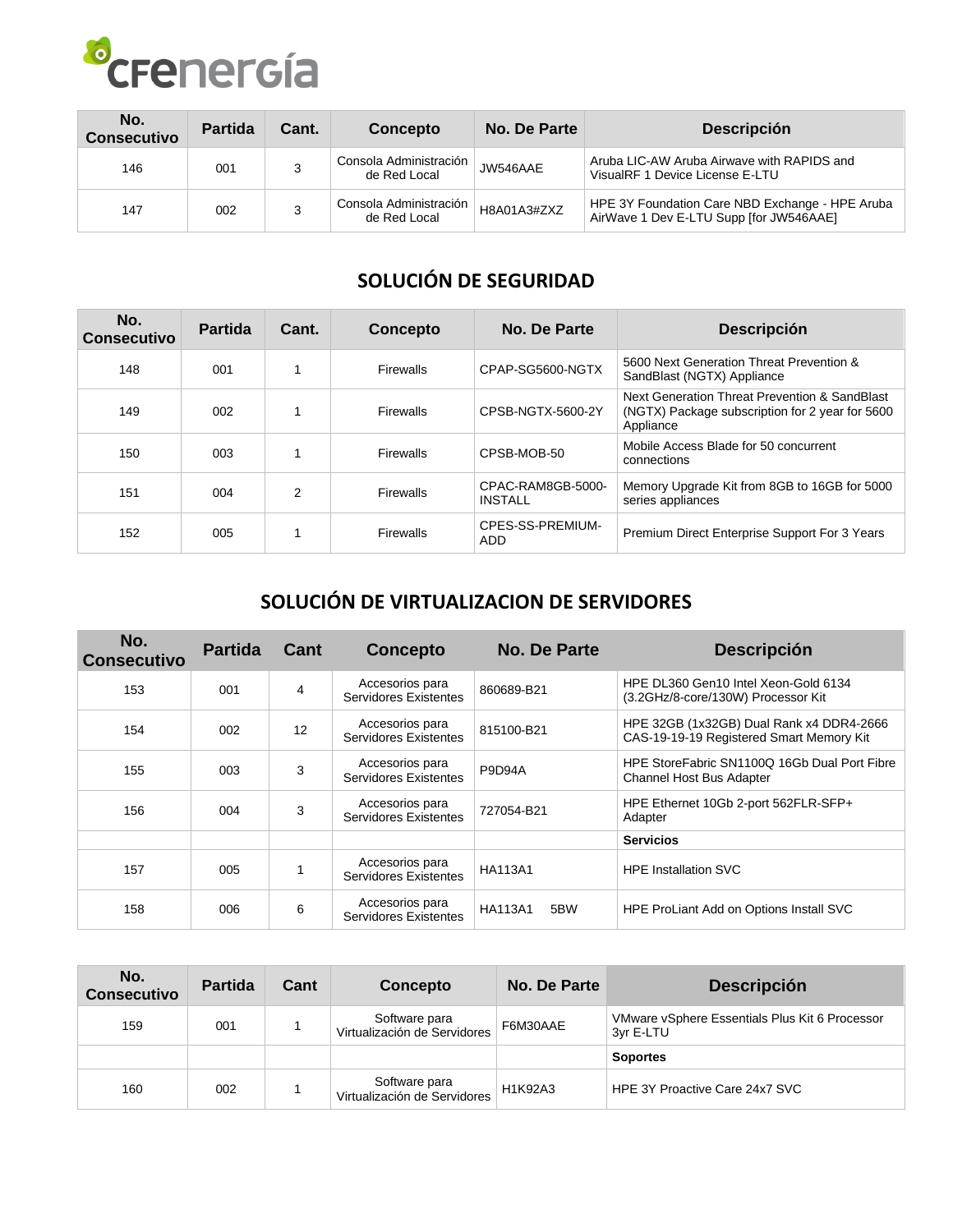

|  | 16٬ | 003 |  | Software para<br>Virtualización de Servidores | <b>H1K92A3 S9R</b> | HPE VMw vSph EssPlus 3yr Support |
|--|-----|-----|--|-----------------------------------------------|--------------------|----------------------------------|
|--|-----|-----|--|-----------------------------------------------|--------------------|----------------------------------|

| No.<br><b>Consecutivo</b> | <b>Partida</b> | Cant.        | <b>Concepto</b>                | <b>No. De Parte</b>              | Descripción                                                                |
|---------------------------|----------------|--------------|--------------------------------|----------------------------------|----------------------------------------------------------------------------|
| 162                       | 001            | $\mathbf{1}$ | Almacenamiento<br>centralizado | <b>K2Q37B</b>                    | HPE 3PAR 8200 2N+SW Storage Cent Base                                      |
| 163                       | 002            | $\mathbf{1}$ | Almacenamiento<br>centralizado | <b>E7Y71A</b>                    | HPE 3PAR StoreServ 8000 SFF(2.5in) Field<br>Integrated SAS Drive Enclosure |
| 164                       | 003            | 16           | Almacenamiento<br>centralizado | <b>K2P89B</b>                    | HPE 3PAR 8000 1.92TB+SW SFF SSD                                            |
| 165                       | 004            | 16           | Almacenamiento<br>centralizado | <b>K2P89B</b><br>0D <sub>1</sub> | Factory Integrated                                                         |
| 166                       | 005            | 8            | Almacenamiento<br>centralizado | K2P94B                           | HPE 3PAR 8000 1.8TB+SW 10K SFF HDD                                         |
| 167                       | 006            | 8            | Almacenamiento<br>centralizado | K2P94B<br>0D <sub>1</sub>        | <b>Factory Integrated</b>                                                  |
| 168                       | 007            | 1            | Almacenamiento<br>centralizado | L7F20AAE                         | HPE 3PAR All-in S-sys SW Current E-Media                                   |
| 169                       | 008            | 8            | Almacenamiento<br>centralizado | H0JD6A1                          | HPE Storage SSD Extended Replacement SVC                                   |
|                           |                |              |                                |                                  | <b>Servicios y Soportes</b>                                                |
| 170                       | 009            | $\mathbf{1}$ | Almacenamiento<br>centralizado | H1K92A3                          | HPE 3Y Proactive Care 24x7 SVC                                             |
| 171                       | 010            | $\mathbf{1}$ | Almacenamiento<br>centralizado | H1K92A3<br>W3G                   | HPE 3PAR 8200 2N+SW Storage Base Support                                   |
| 172                       | 011            | 1            | Almacenamiento<br>centralizado | <b>WSF</b><br>H1K92A3            | <b>HPE Internal Entitlement Support</b>                                    |
| 173                       | 012            | 16           | Almacenamiento<br>centralizado | H1K92A3<br>X84                   | HPE 3PAR 8000 1.8TB+SW 10K SFF HDD Supp                                    |
| 174                       | 013            | 8            | Almacenamiento<br>centralizado | H1K92A3<br>X8J                   | HPE 3PAR 8000 1.92TB+SW SFF SSD Supp                                       |
| 175                       | 014            | $\mathbf{1}$ | Almacenamiento<br>centralizado | YTJ<br>H1K92A3                   | HPE 3PAR 8000 Drive Encl Support                                           |
| 176                       | 015            | 1            | Almacenamiento<br>centralizado | <b>HA114A1</b>                   | HPE Installation and Startup SVC                                           |
| 177                       | 016            | 1            | Almacenamiento<br>centralizado | HA114A1<br>5XZ                   | HPE Startup 3PAR 8000 Fld Int Dr Enc SVC                                   |
| 178                       | 017            | 1            | Almacenamiento<br>centralizado | <b>HA114A1</b><br>5XN            | HPE Startup 3PAR 8200 2N StorCnt Bas SVC                                   |
| 179                       | 018            | $\mathbf{1}$ | Almacenamiento<br>centralizado | <b>HA124A1</b>                   | HPE Technical Installation Startup SVC                                     |
| 180                       | 019            | 1            | Almacenamiento<br>centralizado | <b>HA124A1</b><br>56W            | HPE Startup 3PAR 8K All Inc Sngl Sys SVC                                   |

| No.                | <b>Partida</b> | Cant | <b>Concepto</b> | No. De Parte | <b>Descripción</b> |
|--------------------|----------------|------|-----------------|--------------|--------------------|
| <b>Consecutivo</b> |                |      |                 |              |                    |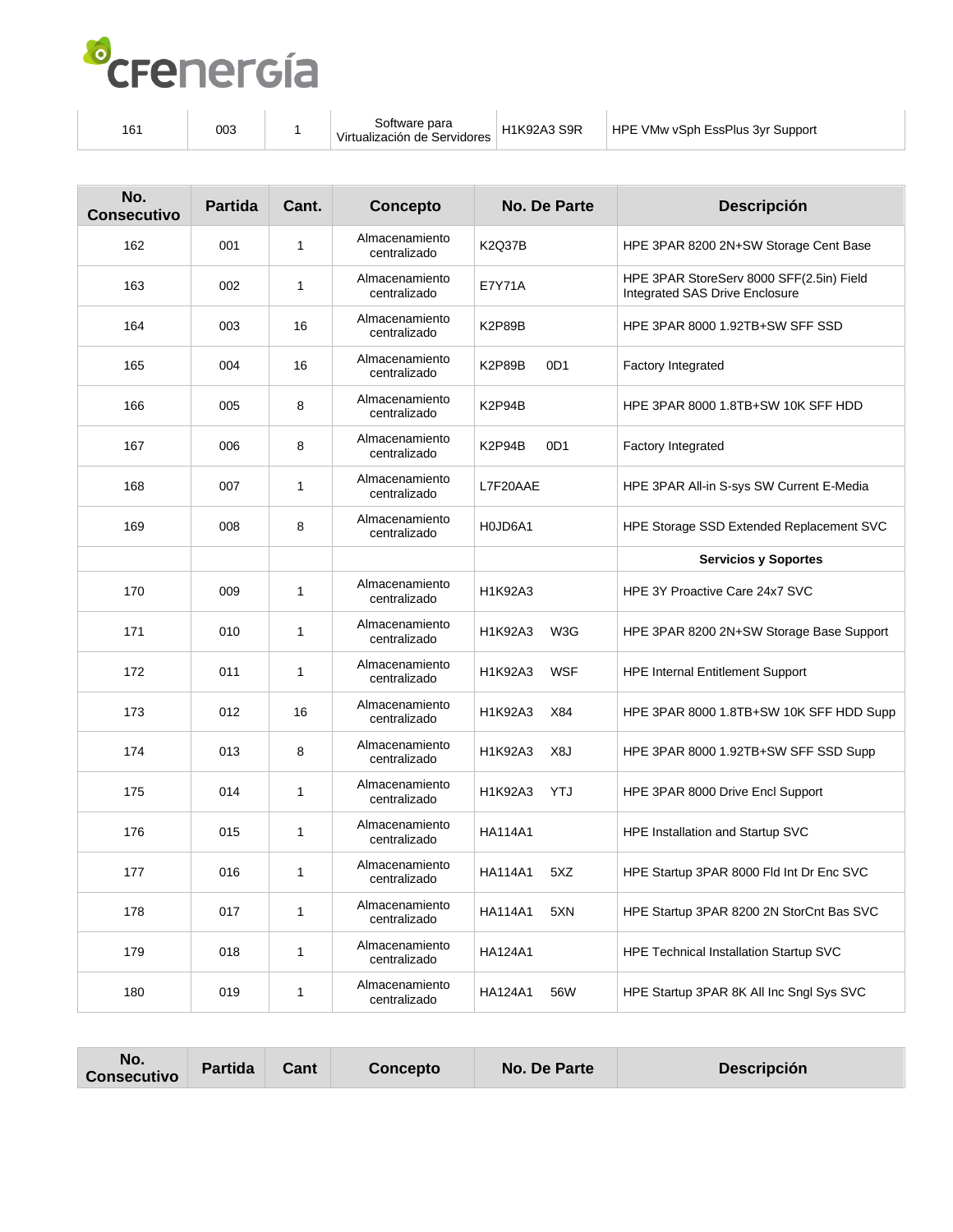

| 181 | 001 | 2              | Switches de Red de<br>Almacenamiento | QW937B                | HPE SN3000B 16Gb 24-port/12-port Active Fibre<br><b>Channel Switch</b> |
|-----|-----|----------------|--------------------------------------|-----------------------|------------------------------------------------------------------------|
| 182 | 002 | $\overline{2}$ | Switches de Red de<br>Almacenamiento | QW937B<br>05Y         | 2.4m Jumper (IEC320 C13/C14 M/F CEE 22)                                |
| 183 | 003 | 24             | Switches de Red de<br>Almacenamiento | <b>QK724A</b>         | HPE B-series 16Gb SFP+ Short Wave<br>Transceiver                       |
| 184 | 004 | 24             | Switches de Red de<br>Almacenamiento | <b>QK724A</b><br>0D1  | Factory Integrated                                                     |
| 185 | 005 | 24             | Switches de Red de<br>Almacenamiento | <b>QK734A</b>         | HPE Premier Flex LC/LC Multi-mode OM4 2 fiber<br>5m Cable              |
|     |     |                |                                      |                       | <b>Soportes</b>                                                        |
| 186 | 006 |                | Switches de Red de<br>Almacenamiento | H1K92A3               | HPF 3Y Proactive Care 24x7 SVC                                         |
| 187 | 007 | $\overline{2}$ | Switches de Red de<br>Almacenamiento | H1K92A3<br><b>ZHE</b> | HPE SN3000B FC Switch Support                                          |

### **SOLUCIÓN DE PROTECCIÓN DE DATOS Y REPLICACIÓN**

| No.<br><b>Consecutivo</b> | <b>Partida</b> | Cant.        | Concepto                | No. De Parte                      | <b>Descripción</b>                                                                                                |
|---------------------------|----------------|--------------|-------------------------|-----------------------------------|-------------------------------------------------------------------------------------------------------------------|
| 188                       | 001            | 1            | Servidor para Respaldos | 868705-B21                        | HPE ProLiant DL380 Gen10 12LFF Configure-to-<br>order Server                                                      |
| 189                       | 002            | $\mathbf{1}$ | Servidor para Respaldos | 868705-B21 ABA                    | HPE DL380 Gen10 12LFF CTO Server                                                                                  |
| 190                       | 003            | 1            | Servidor para Respaldos | 826852-L21                        | HPE DL380 Gen10 Intel Xeon-Silver 4116<br>(2.1GHz/12-core/85W) FIO Processor Kit                                  |
| 191                       | 004            | 1            | Servidor para Respaldos | 815100-B21                        | HPE 32GB (1x32GB) Dual Rank x4 DDR4-2666<br>CAS-19-19-19 Registered Smart Memory Kit                              |
| 192                       | 005            | 1            | Servidor para Respaldos | 815100-B21 0D1                    | Factory Integrated                                                                                                |
| 193                       | 006            | 5            | Servidor para Respaldos | 872487-B21                        | HPE 4TB SAS 12G Midline 7.2K LFF (3.5in) SC<br>1yr Wty Digitally Signed Firmware HDD                              |
| 194                       | 007            | 5            | Servidor para Respaldos | 872487-B21 0D1                    | Factory Integrated                                                                                                |
| 195                       | 008            | 2            | Servidor para Respaldos | P09687-B21                        | HPE 480GB SATA 6G Read Intensive LFF (3.5in)<br>SCC 3yr Wty Digitally Signed Firmware SSD                         |
| 196                       | 009            | 2            | Servidor para Respaldos | P09687-B21 0D1                    | <b>Factory Integrated</b>                                                                                         |
| 197                       | 010            | $\mathbf{1}$ | Servidor para Respaldos | <b>P9D94A</b>                     | HPE StoreFabric SN1100Q 16Gb Dual Port Fibre<br>Channel Host Bus Adapter                                          |
| 198                       | 011            | $\mathbf{1}$ | Servidor para Respaldos | <b>P9D94A</b><br>0 <sub>D</sub> 1 | Factory Integrated                                                                                                |
| 199                       | 012            | 1            | Servidor para Respaldos | P01366-B21                        | HPE 96W Smart Storage Battery (up to 20<br>Devices) with 145mm Cable Kit                                          |
| 200                       | 013            | 1            | Servidor para Respaldos | P01366-B21 0D1                    | <b>Factory Integrated</b>                                                                                         |
| 201                       | 014            | 1            | Servidor para Respaldos | 804338-B21                        | HPE Smart Array P816i-a SR Gen10 (16 Internal<br>Lanes/4GB Cache/SmartCache) 12G SAS<br><b>Modular Controller</b> |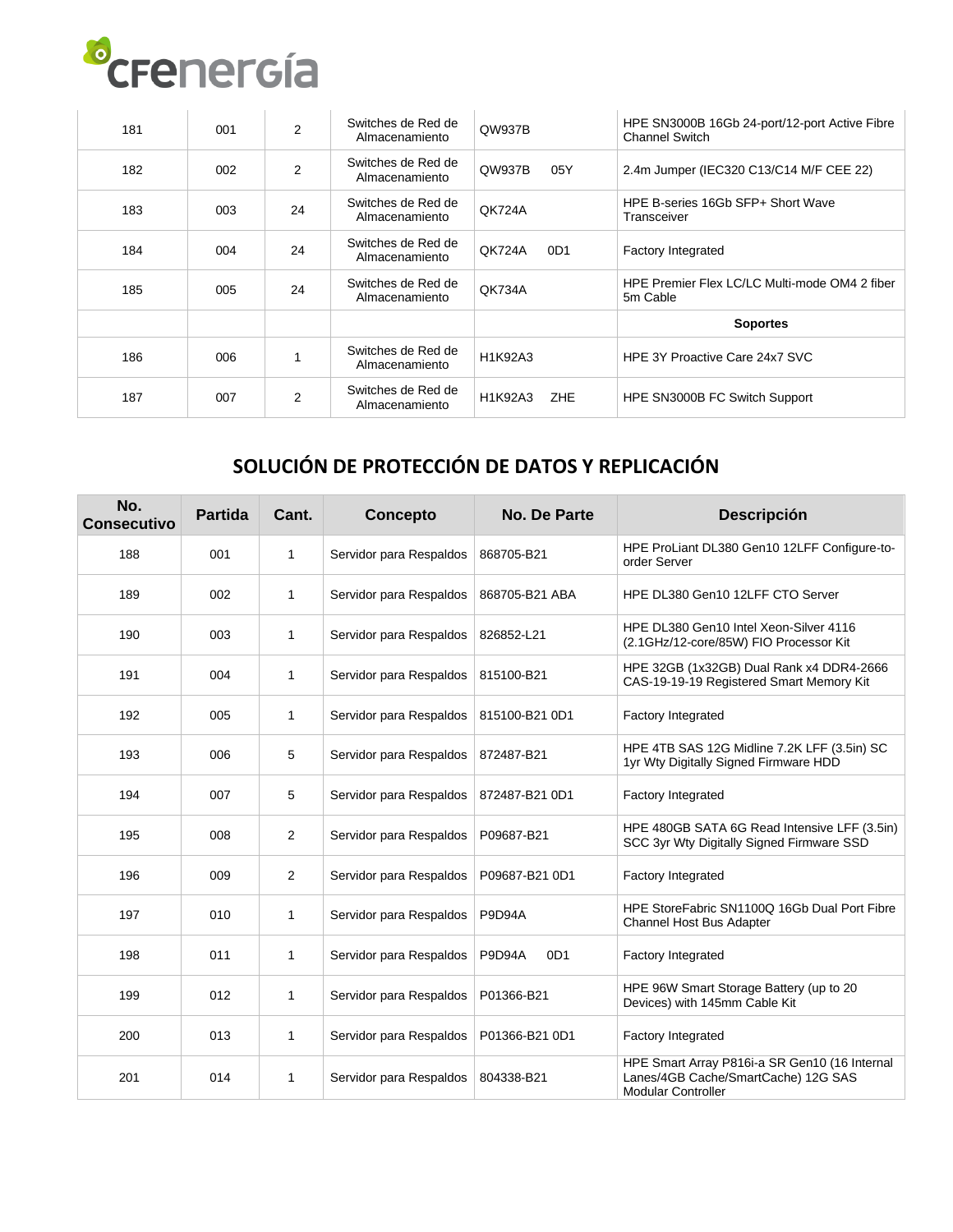| 202 | 015 | $\mathbf{1}$   | Servidor para Respaldos | 804338-B21 0D1                   | <b>Factory Integrated</b>                                                            |
|-----|-----|----------------|-------------------------|----------------------------------|--------------------------------------------------------------------------------------|
| 203 | 016 | $\overline{2}$ | Servidor para Respaldos | 865414-B21                       | HPE 800W Flex Slot Platinum Hot Plug Low<br>Halogen Power Supply Kit                 |
| 204 | 017 | $\overline{2}$ | Servidor para Respaldos | 865414-B21 0D1                   | <b>Factory Integrated</b>                                                            |
| 205 | 018 | 2              | Servidor para Respaldos | AF573A                           | HPE C13 - C14 WW 250V 10Amp Flint Gray<br>2.0m Jumper Cord                           |
| 206 | 019 | 2              | Servidor para Respaldos | AF573A<br>0D <sub>1</sub>        | Factory Integrated                                                                   |
| 207 | 020 | 1              | Servidor para Respaldos | <b>BD505A</b>                    | HPE iLO Advanced 1-server License with 3yr<br>Support on iLO Licensed Features       |
| 208 | 021 | 1              | Servidor para Respaldos | <b>BD505A</b><br>0D <sub>1</sub> | <b>Factory Integrated</b>                                                            |
| 209 | 022 | 4              | Servidor para Respaldos | P11060-B21                       | Microsoft Windows Server 2019 (16-Core)<br>Standard FIO Not Pre-installed English SW |
| 210 | 023 | 1              | Servidor para Respaldos | 733662-B21                       | HPE 2U Large Form Factor Easy Install Rail Kit                                       |
| 211 | 024 | 1              | Servidor para Respaldos | 733662-B21 0D1                   | <b>Factory Integrated</b>                                                            |
|     |     |                |                         |                                  | <b>Soportes y Servicios</b>                                                          |
| 212 | 025 | 1              | Servidor para Respaldos | H1K92A3                          | HPE 3Y Proactive Care 24x7 SVC                                                       |
| 213 | 026 | 1              | Servidor para Respaldos | H1K92A3<br>R <sub>2</sub> M      | HPE ILO Advanced Non-Blade Support                                                   |
| 214 | 027 | 1              | Servidor para Respaldos | H1K92A3<br><b>WAH</b>            | HPE DL38x Gen10 Support                                                              |

NO HABIENDO MÁS QUE AGREGAR, SE DA POR CONCLUIDA SIENDO LAS XXXXXX HORAS CON XXXXXX MINUTOS DEL XXXXXX DE XXXXXX DE DOS MIL VEINTE, CONSTANTE EN DOS FOJAS ÚTILES, FIRMANDO AL CALCE PARA SU DEBIDA CONSTANCIA LEGAL LOS PARTICIPANTES EN LA PRESENTE ACTA CIRCUNSTANCIADA. ------------------------------------------------------------------------------------------------

-----------------------------------------------------------------------------------------------------------------------------------

-----------------------------------------------------------CONSTE-------------------------------------------------------------

### **ENTREGA RECIBE**

| C. XXXXXXXXXXXXXXXXXXXXX<br>REPRESENTANTE DE LA EMPRESA XXXXXXX | <b>MAESTRO FRANK VIVEROS BALLESTEROS</b><br>DIRECTOR DE CONTROL INTERNO DE<br><b>CFENERGIA</b> |
|-----------------------------------------------------------------|------------------------------------------------------------------------------------------------|
| C. XXXXXXXXXXXXXXXXXXXXX                                        | DR. EDGAR MAURICIO FLORES SÁNCHEZ                                                              |
| REPRESENTANTE DE LA EMPRESA XXXXXXX                             | SUB DIRECTOR DE ADMINISTRACIÓN                                                                 |
| C. XXXXXXXXXXXXXXXXXXXXX                                        | LIC. SERGIO ADRIÁN GARCIA CASTILLO                                                             |
| REPRESENTANTE DE LA EMPRESA XXXXXXX                             | <b>GERENTE DE TICS</b>                                                                         |